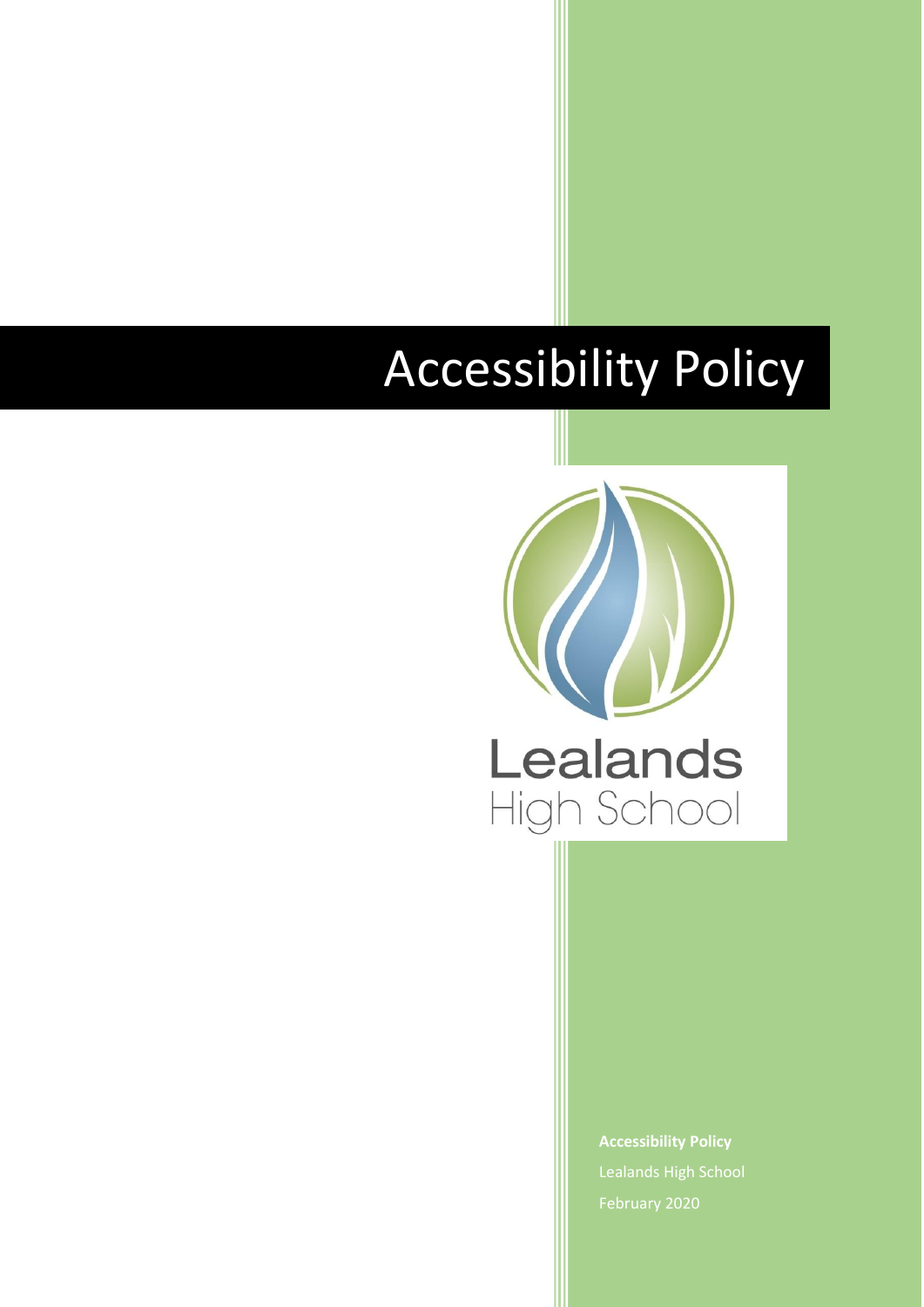#### **1. INTRODUCTION**

Lealands High School policies are designed to support the school ethos, aims and vision. Lealands is a positive learning community which is fully inclusive to ensure equality of opportunity for all.

Our aims are outlined in our Home School Agreement.

## **Our aims:**

# **Excellence in everything we do Everyone has responsibility Respect for all**

- Everyone achieves success and makes excellent progress
- We all continually improve what we do and work hard

 We care about being the best we can be and getting the best out

of those around us

- To prepare young people for life and a positive future
- To ensure that school is a safe place
- To help and support others to grow and succeed
- 
- Everyone is valued for their contribution
- All are cared for and supported so that needs are met
- We recognise and celebrate the talents, gifts and uniqueness of every individual

In order to achieve these aims students, parents and the school need to work in partnership.

## **Our vision is to be:**

*Everyone achieves excellence, demonstrates respect for all and takes responsibility for their own actions, while helping others to be successful.*

We strive to achieve this vision in all that we do and staff, students, parents, governors, other school stakeholders and partners are all an important part of making this happen.

## **2. RATIONALE**

Schools are required under the Equality Act 2010 to have an accessibility plan. The purpose of the plan is to:

- Increase the extent to which disabled pupils can participate in the curriculum
- Improve the physical environment of the school to enable disabled pupils to take better advantage of education, benefits, facilities and services provided
- Improve the availability of accessible information to disabled pupils

Our school aims to treat all its pupils fairly and with respect. This involves providing access and opportunities for all pupils without discrimination of any kind.

The plan will be made available online on the school website, and paper copies are available upon request.

Our school is also committed to ensuring staff are trained in equality issues with reference to the Equality Act 2010, including understanding disability issues.

The school supports any available partnerships to develop and implement the plan.

This document meets the requirements of [schedule 10 of the Equality Act 2010](http://www.legislation.gov.uk/ukpga/2010/15/schedule/10) and the Department for Education (DfE) [guidance for schools on the Equality Act 2010](https://www.gov.uk/government/publications/equality-act-2010-advice-for-schools)

## **3. DEFINITION OF DISABILITY**

The Equality Act 2010 defines an individual as disabled if he or she has a physical or mental impairment that has a 'substantial' and 'long-term' adverse effect on his or her ability to undertake normal day to day activities.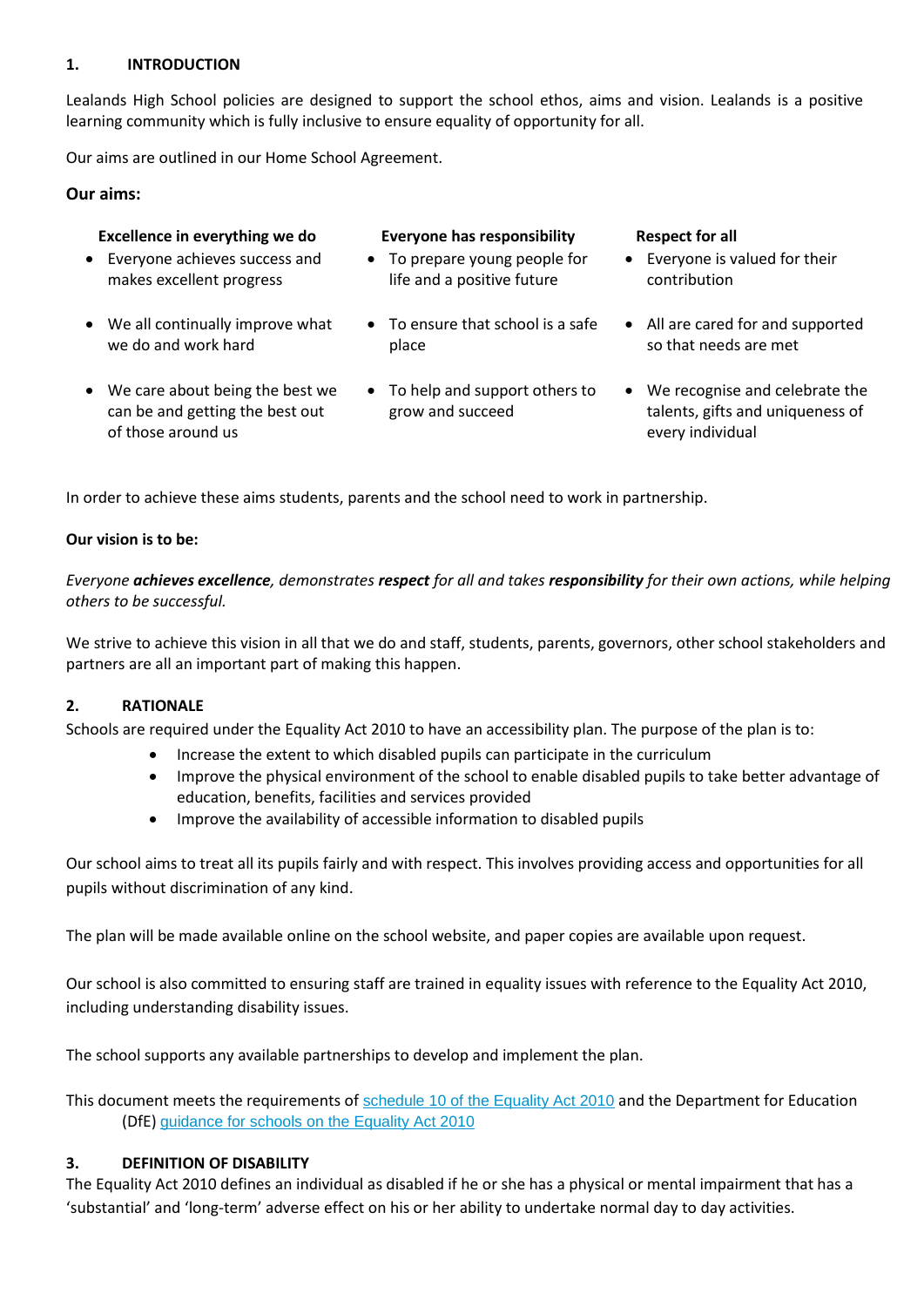Under the [Special Educational Needs and Disability \(SEND\) Code of Practice](https://www.gov.uk/government/publications/send-code-of-practice-0-to-25), 'long-term' is defined as 'a year or more' and 'substantial' is defined as 'more than minor or trivial'. The definition includes sensory impairments such as those affecting sight or hearing, and long-term health conditions such as asthma, diabetes, epilepsy and cancer.

Schools are required to make 'reasonable adjustments' for pupils with disabilities under the Equality Act 2010, to alleviate any substantial disadvantage that a disabled pupil faces in comparison with non-disabled pupils. This can include, for example, the provision of an auxiliary aid or adjustments to premises.

# **4. KEY OBJECTIVE**

To reduce and eliminate barriers to access to the curriculum and to full participation in the school community for students, prospective students and our adult users with a disability. This aim is in accordance with the ambitions of the school development plan and our mission statement "Supporting Everyone to Climb the Mountain to Success".

# **5. PRINCIPLES**

Compliance with the Equalities Act 2010 is consistent with the school's aims the operation of the schools SEN policy. The school recognizes its duty under the Equalities Act 2010 in that it:

- must not treat a disabled pupil less favorably simply because that pupil is disabled for example by having an admission bar on disabled applicants
- must not do something which applies to all pupils but which is more likely to have an adverse effect on disabled pupils only for example demonstrate physical fitness levels before being admitted to school;
- must not discriminate against a disabled pupil because of something that is a consequence of their disability;
- may need to consider reasonable adjustments for particular individual disabled students, but also consider potential adjustments for disabled children in general. This may include auxiliary aids and services if deemed a reasonable adjustment;
- must not harass a pupil because of his disability
- to publish an Accessibility Plan.

In performing their duties, governors and staff will have regard to the Equalities Act 2010. The school recognises and values parents' knowledge of their child's disability and its effect on his/her ability to carry out normal activities, and respect the parents' and child's right to confidentiality.

The school provides all students with a broad and balanced curriculum, differentiated and adjusted to meet the needs of individual students and their preferred learning styles; and endorses the key principles which underpin the development of a highly inclusive curriculum; these include:

- setting suitable learning challenges;
- responding to students diverse learning needs;
- overcoming potential barriers to learning and assessment for individual and groups of students.

This plan will contribute towards the review of the school achieving excellence plan and to related school policies including:

Teaching and Learning Equality Duty Special Educational Needs

## **6. ACESSIBILTY PLAN**

This section outlines the main activities Lealands High School has undertaken and is planning to undertake, to achieve the key objective:

## **7. PHYSICAL ENVIRONMENT**

The current site completed a £17.5 million refurbishment as part of the Building Schools for the Future programme in 2010. The completed works ensure that the school complies with DDA regulations including adaptable furniture available in all departments, lifts available throughout the school, designated disabled parking, toilet facilities and